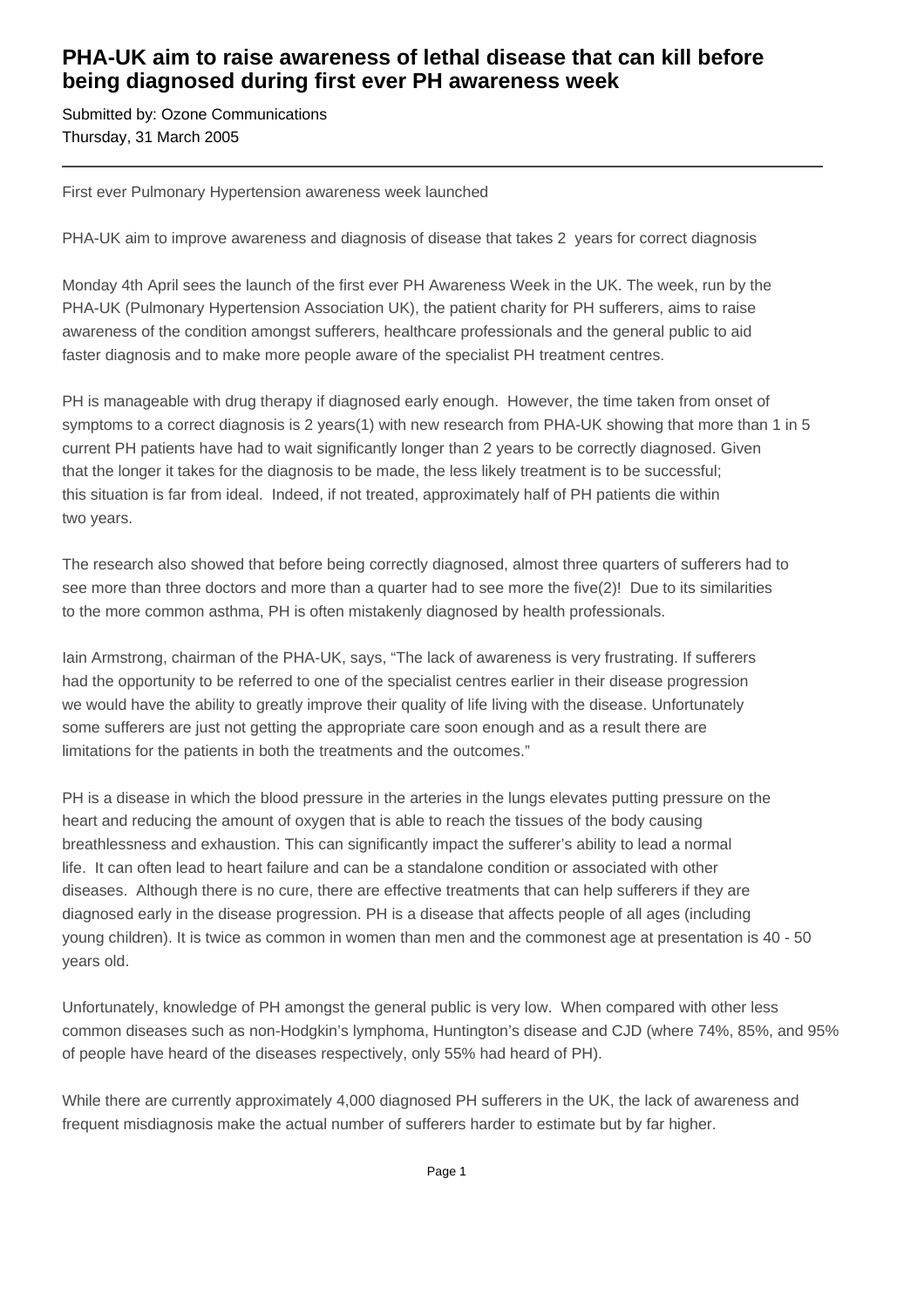Dr Simon Gibbs, Consultant Cardiologist at Hammersmith Hospital NHS Trust says "PH is a complex disease that shares similar symptoms with other heart and lung diseases such as asthma and heart failure. It can be associated with connective tissue diseases such as scleroderma. The patients are frequently misdiagnosed as having asthma and they can try a number of medications for this which are often ineffective. As a result there is a long delay in the time taken to obtain the correct diagnosis and they often arrive at specialist centres very breathless indeed. Also we are noticing that even when some patients are being diagnosed they are being referred to transplant units for a heart lung transplant when often the specialist drug treatments would be far more beneficial and offer a better prognosis."

Iain Armstrong, continues, "PH is a very complex disease, requiring expert treatment, best provided by the specialist centres.

PHA-UK is committed to improving diagnosis, treatment, and outcome for PH sufferers and this awareness week is one if many projects we are undertaking to facilitate this process. Once we have improved recognition and diagnosis of PH, more patients will be properly managed and the outlook for sufferers could be significantly improved."

For more information visit www.pha-uk.com.

- ENDS -

Notes to editors:

For media enquiries, interviews with PHA-UK spokespeople, KOLs or case studies please contact: Tom Mardling, 020 7349 6368, tmardling@ozonecomms.co.uk

PH specialist centres There are seven specialist PH centres in the UK:

Western Infirmary, Glasgow Freeman Hospital, Newcastle Royal Hallamshire, Sheffield Papworth Hospital, Cambridgeshire Great Ormond Street Hospital, London Hammersmith Hospital, London Royal Brompton Hospital, London Royal Free Hospital, London

Contact details for all of the specialist centres are available from www.pha-uk.com.

References:

1 Peaccok A, 2003, Treatment of Pulmonary Hypertension. BMJ, 326:835-836 2 PHA-UK IMPACT survey 2004 3 Black C, 2005. Pulmonary arterial hypertension: are we doing enough to identify systemic scleroosis